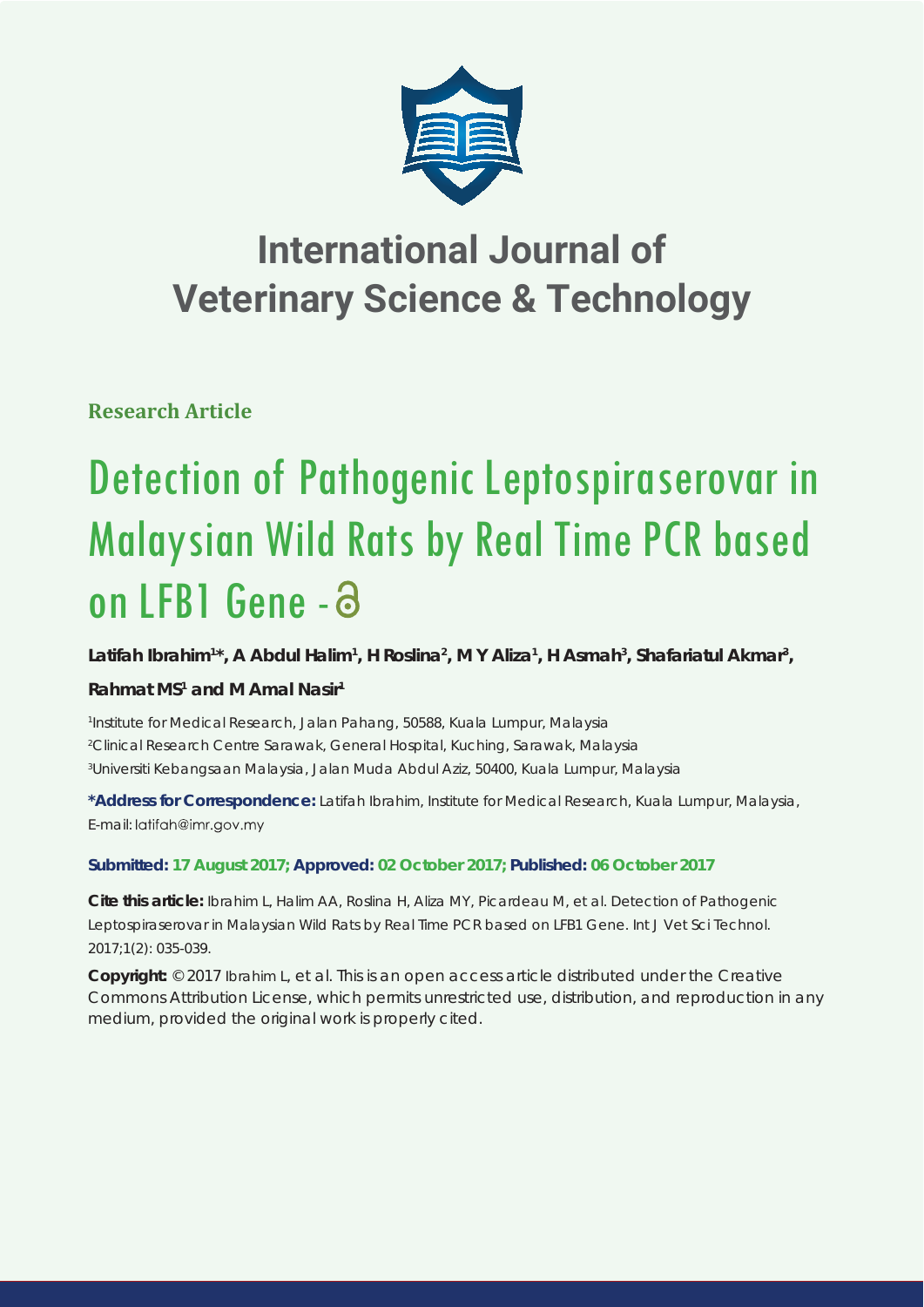#### **Abstract**

Conventional laboratory diagnosis of Leptospirosis is laborious and time consuming. Real time PCR has been reported as cost effective for rapid diagnosis of leptospirosis. In this study, the Real Time PCR method based on LFB1 genes were used to detectpathogenic Leptospira spp in wild rats in selected location in Kuala Lumpur Malaysia (Chow Kit and Dato Keramat market). 140 rats were captured from that area, and samples from kidneys were collected for culture.All the isolates which were obtained were cultured in EMJH supplemented with 3 % rabbit serum. 4 reference genes which are *Leptospiracanicola, Leptospirajavanica, Leptospirabataviae and Leptospirahardjo* were used to monitor the detection of *Leptospira spp.* 25 samples were used including one negative sample to detect Leptospira*sp.* By using Agilent Brilliant III SYBR Master. Mix that consist a novel mutant Taq DNA polymerase which enhance higher nucleotide incorporation and a novel faster-activating hot start method which helps to minimize formation of primer-dimers and increase the specificity of target detection. The primers used were LFB1-F' and LFB1-R' for target detection. This gene has been reported to be responsible for the pathogenicity of *Leptospira interrogans*. All 4 reference gene were successfully amplified and all the 4 reference genes showed the same melting temperature which is 81°C. All amplified samples categorized into two genospecies as two distinct melting curve observed which was 81°C and 83.5°C respectively. In the real time PCR assay a positive reaction was detected by the accumulation of a fluorescent signal calculated in Ct (cycle threshold).All the control pathogenic leptospira produce Ct values ranging from 30.09 to 32.10. Twenty leptospira isolates from the wild rats gave Ct value ranging from 14.27 to 20.22. This study shows that Real Time PCR using the above primer set could be used to identify pathogenic leptospira from local wildrat's samples.

#### **INTRODUCTION**

Leptospira is the etiologic agent of leptospirosis, a bacterial zoonosis with worldwide distribution. Leptospirosis is caused by *Leptospira sp*, a spirochete aerobic bacterium, gram-negative, with spiral morphology [1]. It is an important global disease with public and animal health implications [2]. The number of patients in Malaysia infected with leptospira has increased lately. An outbreak of leptospiral infection was reported among athletes participating in the Eco-Challenge-Sabah 2000 held in Malaysian Borneo. The infection was reported to be associated with water-related activities. Investigation of large outbreaks would be greatly enhanced by the availability of rapid and sensitive diagnostic assays which can confirm the diagnosis early in the clinical illness [3]. 15 cases of leptospirosis and 1 death from secondary school sFtudents in Negeri Sembilan were reported by The Ministry of Health Malaysia in May 2015 [4].

Kuala Lumpur, the capital city of Malaysia, has a large human population and abundance of food supply which attracts rats and makes it a suitable breeding habitat for them [5]. A population of about 6.8 million rats were estimated by Kuala Lumpur City Hall in Kuala Lumpur and this is 4 times the total human population of the city [6].

There are over 230 known serovars in the genus Leptospira. The disease is maintained in nature by chronic renal infection of carrier mammals, which excrete the organism in their urine [7]. A study conducted in 2009 in Malaysia indicated that Leptospira serovar were prevalent in the Malaysian rat population and could be a source of infection to humans. Diagnosis of leptospirosis is usually accomplished retrospectively by serology, because culture requires both special media and incubation for several weeks [8]. Serologic diagnosis by microscopic agglutination test invariably requires testing of acute and convalescent sera, since agglutinating antibodies are not detectable during the acute illness. IgM antibodies become detectable 5 -7 days after the onset of symptoms, and the use of IgM-ELISA assays for presumptive diagnosis has been evaluated in numerous populations [9]. Since leptospira are difficult to culture, several PCR methods have been used to facilitate early diagnosis [10]. A number of PCR assays for leptospiral DNA have been described, but only two have been evaluated in clinical studies used extensively for diagnosis [11]. PCR assays which could detect all pathogenic and non-pathogenic leptospires in clinical samples were also described [12]. More recently, a real-time PCR was developed using Taq Man

chemistry (which targeted an 87bp section of the16S rRNA gene of Leptospirasp [13]. We describe here detection of pathogenic leptospira serovar in Malaysian wild rats by Real Time PCR based on LFB1 gene using SYBER Green kit.

#### **MATERIALS AND METHODS**

#### **Sampling**

**Selection of study area:** Two areas in Kuala Lumpur were chosen for the study and the selections were based on suitability of habitat for food, rat breeding and the possibility of spreading the disease. Datuk Keramat (03 ° 09'57.00 " N, 101 ° 43'52.00 " E) had an abundance of roadside stalls selling cooked food. Chow Kit (03 ° 09'53.75 " N, 101 ° 41'56.84 " E) had the largest fresh food wet market in Kuala Lumpur. The market provides a variety of raw foods, including fruits, vegetables, seafood and meat to the public.

Trapping of rats: The trapping was carried out for 5 days using 100 metal cages measuring 18 cm x 12 cm x 28 cm which were readily available from most hardware shops, and baited with coconut, sweet potatoes or bread. Traps were placed in the evening and were collected early in the morning of the next day, with the assistance of Kuala Lumpur City Hall (DBKL) staff before these areas were crowded with people.

**Preparation of EMJH media:** About 2.3 g of EMJH *Leptospira* spp. Difco<sup>TM</sup> basic media was dissolved with 900 ml distilled water in a 1 L Scotch bottle at pH 7.5, autoclaved for 15 min, left at room temperature overnight and filtered through a 0.2 μm filter unit. About 100 ml EMJH *Leptospira* spp. Difco<sup>TM</sup> enriched media was added to the 900 ml basic media prepared earlier. Next 5 ml of the media was aliquoted into each of the 10 ml culture tubes and 5-fluorouracil (200  $\mu$ g/ml) was also added to it. These culture tubes were then kept in 4°C until used.

**Sampling techniques:** In the laboratory, each of the trapped rats was transferred into a cloth bag and anaesthetised with chloroform in a glass jar for about 30 seconds. Urine samples were collected by direct puncture of the bladder of the rats and 2 drops of each sample placed in culture tubes containing 5 ml EMJH media and 5-fluorouracil (200 μg/ml) prepared earlier. Samples were then incubated for 8 weeks in the dark at 28°C - 30°C. Twenty *Leptospira* serovar which were isolated from Malaysian wild rats and 4 reference pathogenic strain (*Leptospira canicola, Leptospira javanica, Leptospira bataviae* and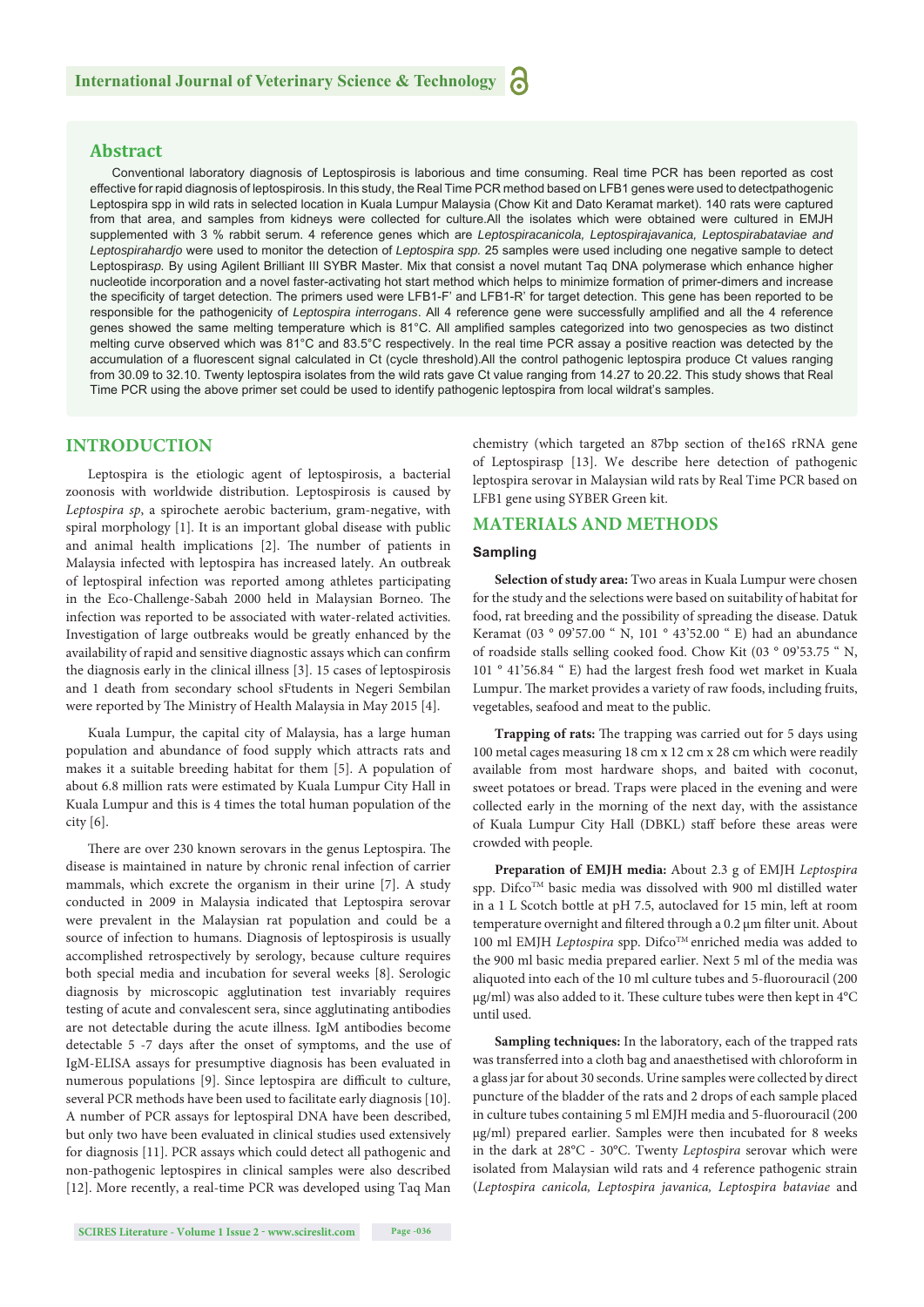*Leptospira hardjo)* of Leptospira spp from Unit of Biotechnology, Institute Medical for research, Kuala Lumpur from previous study were used [14]. *Leptospira* spp was cultured in EMJH medium enriched with 3% fetal calf serum at 28°C and protected from light for 7 days [15].

#### **Identification of pathogenic Leptospira**

**Microscopic examination:** During incubation, samples were observed using dark field microscopy on day 1 until day 3, followed by the first week until the eighth week for the presence of *Leptospira* spp.

**Isolation of Leptospira spp. by culturing:** On the 8th week, once the presence of Leptospira spp. was detected, sub-culturing was done by transferring 1.5 ml of the culture into a new 10 ml culture tube containing a 5 ml fresh media of EMJH to obtain a pure culture. Contaminated cultures were filtered with  $0.45 \mu m$  syringe filter prior to sub culture**.**

**Genomic DNA extraction and Real Time PCR PCR:** The culture were washed 3 times, centrifuged at 3000 rpm (10 minutes each time) and processed immediately for DNA extraction. The DNA was extracted using Qiagen DNA Extraction Kit (USA). Primer LFB1-F (50 -CATTCATGTTTCGAATCATTTCAAA-30) and primer LFB1-R (50 -GGCCCAAGTTCCTTCTAAAAG-30) chosen in the locus LA0322 of L. interrogans Lai sequence [10] were used [16]. Prior setting up the reactions, the 2x SYBR Green QPCR master mix and sample was thawed and stored on ice. A master mix was prepared according to the number of reaction of the run. For one reaction preparation required 10 μl of 2× SYBR Green QPCR master mix, 1 μl of upstream primer (adjusted to 500 nM final concentration), 1 μl of downstream primer (adjusted to 500 nM final concentration), 1 μl of DNA template and 7 μl of Nuclease-free water to adjust the final volume to 20 μl. Negative control is replaced by 1 μl of nuclease free water. Each reaction (20 μl) is pipetted into each well of the 8-strips tube and capped with optical strip cap. The reaction is then shortspin to bring all the reagent down to the bottom of the tube and to remove any bubbles. The strips tube was later loaded into Agilent Aria. Mx QPCR thermal cycler for amplification and detection. The QPCR profile run was set to two parts; first part is for amplification and detection while second part is for melt curve analysis. The QPCR profile run start with 95°C for 3 minutes for hot-start, 95°C for 5 seconds for denaturation, and 60°C for 10 seconds for both annealing and elongation. The denaturation and annealing plus elongation were repeated for 40 cycles. After 40 cycles, the temperature was increase to 95°C for denaturation and continue with melt curve profile which start from 65°C and increase 0.5°C for every 5 seconds until it reach  $95^{\circ}$ C.

#### **RESULTS AND DISCUSSION**

A rapid, simple and accurate method is needed for the diagnosis of leptospirosis. Direct demonstration of Leptospira clinical samples such as blood, urine, CSF performed by bacterial culture takes a long time and is insensitive [17]. Serum antibody detection, thus, serves as an indirect alternative means of leptospirosis diagnosis. MAT is one of the commonly used antibody detection assays [18]. MAT is insensitive during the early phase of infection and requires a large battery of living Leptospira spp. of various serogroups and serovars which are laborious and costly [17]. Other simpler antibody detection methods have been developed, such as indirect immunoflorescent assay, IgM ELISA and IgM dipstick. Sensitivity of these assays, however, is still limited by the Leptospira spp. used for preparing the antigens. False negative results may occur if the infecting Leptospira spp. does not match the Leptospira spp. used as antigen in the assays. Alternatively, false positive results may be obtained by antibodies in serum of patients who have been infected by previously unrecognized Leptospira infection or exposure to antigenically related organisms especially in the leptospirosis endemic areas [19]. In this study, Real time PCR technique was applied to detect the presence of pathogenic leptospiral DNA in isolates samples of wild rats in selected areas in Chow Kit and Dato Keramat Markets in Kuala Lumpur Malaysia.

Four pathogenic isolates were used as positive controls. The cultured cultures were. Leptospira interrogans serovar canicola, Leptospira interrogans serovar javanica, Leptospira interrogans serovar bataviae and Leptospira interrogans serovar hardjo. The isolates were obtained from Biotechnology unit, Institute for Medical Research, Kuala Lumpur. figure 1 and figure 2 show amplication plots of 4 reference genes and amplification plot of all samples, respectively. In the real time PCR assay a positive reaction was detected by the accumulation of a fluorescent signal calculated in Ct (cycle threshold): All the control pathogenic leptospiras produced Ct values ranging from 30.09 to 32.10 (Table 1). Twenty leptospira isolates tested from the wild rats gave Ct values ranging from 14.27 to 20.22 (Table 2). In this study, real time PCR technique was applied to detect the pathogenicity of 20 local isolates from wild rats. The local isolates were wild rats from selected market from Chow Kit (S1, S2, S3, S4, S5, S6, S7, S8, S9) and wild rats from selected market from Dato Keramat (S10, S11, S12, S13, S14, S15, S16, S17, S18, S19 and S20) in Malaysia. All the isolates were cultured in EMJH supplemented with 3 % rabbit serum. Real Time PCR with SYBER Green kit was used to amplify the extracted DNA using the set of primers known to amplify the locus LA0322 of Leptospira. This gene is reported to be responsible for the pathogenicity of Leptospira interrogans.



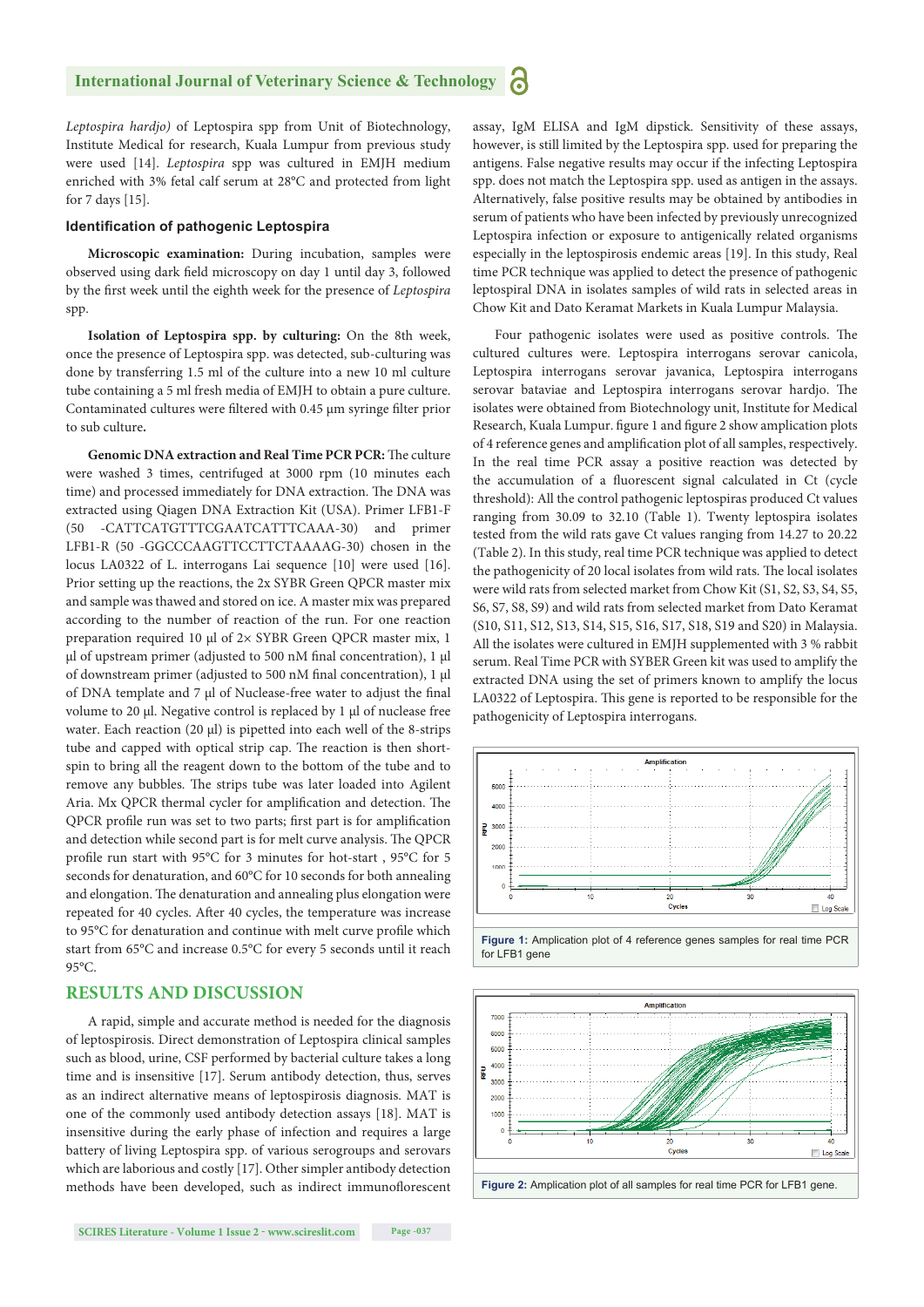#### 8 **International Journal of Veterinary Science & Technology**

Melting curve analysis showed specific amplifications which allow identification of control pathogenic leptospira (Figure 4). All of the control pathogenic leptospira gave similar melting temperature of 810C. Meanwhile local isolates gave melting temperature either similar to control pathogenic leptospira (Table 4) or a higher melting temperature of 83.50C (Table 5). These enable accurate grouping between the possible pathogenic and non- pathogenic leptospira in local isolates. Therefore, Real Time PCR with SYBR Green as described has the potential as a diagnostic tool in identifying pathogenic leptospira from local wild rats.

Table 1: Ct Value Real Time PCR amplified DNA using LFB1 gene from reference pathogenic strain leptospira sp.

| No.            | <b>SAMPLE</b>       | <b>Ct VALUE</b> |
|----------------|---------------------|-----------------|
|                | Leptospira Canicola | 30.27           |
| $\mathfrak{p}$ | Leptospira Bataviae | 31.06           |
| 3              | Leptospira Hardjo   | 30.99           |
|                | Leptospira Javanica | 31.97           |

Table 2: Ct Value Real Time PCR amplified DNA using LFB1 gene from various isolates from rats (Chow Kit Market).

| <b>No</b>      | Sample           | Ct Value | <b>Origin of samples</b> |
|----------------|------------------|----------|--------------------------|
| 1              | S <sub>1</sub>   | 19.03    | Chow Kit Market          |
| 2              | S <sub>2</sub>   | 17.68    | Chow Kit Market          |
| 3              | S <sub>3</sub>   | 17.63    | Chow Kit Market          |
| $\overline{4}$ | S <sub>4</sub>   | 21.22    | Chow Kit Market          |
| 5              | S5               | 20.90    | Chow Kit Market          |
| 6              | S <sub>6</sub>   | 18.49    | Chow Kit Market          |
| $\overline{7}$ | S7               | 17.52    | Chow Kit Market          |
| 8              | S8               | 20.22    | Chow Kit Market          |
| 9              | S9               | 14.27    | Chow Kit Market          |
|                | Blank (negative) |          |                          |





**Table 3:** Ct Value Real Time PCR amplified DNA using LFB1 gene from various isolates from rats ( Dato Keramat Market).

| <b>No</b>      | <b>Samples</b>              | <b>Ct Value</b> | Origin of samples   |
|----------------|-----------------------------|-----------------|---------------------|
| 1              | S <sub>10</sub>             | 18.61           | Dato Keramat Market |
| 2              | S <sub>11</sub>             | 21.13           | Dato Keramat Market |
| 3              | S <sub>12</sub>             | 14.12           | Dato Keramat Market |
| 4              | S <sub>13</sub>             | 17.03           | Dato Keramat Market |
| 5              | S14                         | 18.54           | Dato Keramat Market |
| 6              | S <sub>15</sub>             | 18.04           | Dato Keramat Market |
| $\overline{7}$ | S <sub>16</sub>             | 14.72           | Dato Keramat Market |
| 8              | S <sub>17</sub>             | 15.76           | Dato Keramat Market |
| 9              | S <sub>18</sub>             | 18.45           | Dato Keramat Market |
| 10             | S <sub>19</sub>             | 14.19           | Dato Keramat Market |
| 11             | S <sub>20</sub>             | 19.30           | Dato Keramat Market |
|                | Blank (negative<br>Control) |                 |                     |

**Table 4**: Various isolates samples from reference (pathogenic strain) and wild rats with melting temperature: 81° C.

| Sample              | <b>Melting temperature</b> |
|---------------------|----------------------------|
| Leptospira Bataviae | 81° C                      |
| Leptospira Canicola | 81° C                      |
| Leptospira Hardjo   | $81^\circ$ C               |
| Leptospira Javanica | $81^\circ$ C               |
| S7                  | $81^\circ$ C               |
| S <sub>9</sub>      | $81^\circ C$               |
| S <sub>12</sub>     | $81^\circ C$               |
| <b>S17</b>          | $81^\circ C$               |
| S <sub>10</sub>     | $81^\circ C$               |
| S <sub>15</sub>     | $81^\circ C$               |

| Table 5: Various isolates samples from wild rats with melting temperature: 83°C. |                            |  |
|----------------------------------------------------------------------------------|----------------------------|--|
| <b>Samples</b>                                                                   | <b>Melting Temperature</b> |  |
| S <sub>1</sub>                                                                   | 83.5°C                     |  |
| S <sub>2</sub>                                                                   | 83.5°C                     |  |
| S <sub>3</sub>                                                                   | 83.5°C                     |  |
| S <sub>4</sub>                                                                   | 83.5°C                     |  |
| S <sub>5</sub>                                                                   | 83.5°C                     |  |
| S <sub>6</sub>                                                                   | 83.5°C                     |  |
| S <sub>8</sub>                                                                   | 83.5°C                     |  |
| S <sub>11</sub>                                                                  | 83.5°C                     |  |
| S <sub>13</sub>                                                                  | 83.5°C                     |  |
| S14                                                                              | 83.5°C                     |  |
| S <sub>16</sub>                                                                  | 83.5°C                     |  |
| S <sub>18</sub>                                                                  | 83.5°C                     |  |
| S <sub>19</sub>                                                                  | 83.5°C                     |  |
| S20                                                                              | 83.5°C                     |  |

Figure 3 and figure 4 showed melting curves and melting peaks of all samples tested. All amplified samples could seemingly be categorized into two genospecies as two distinct melting curves